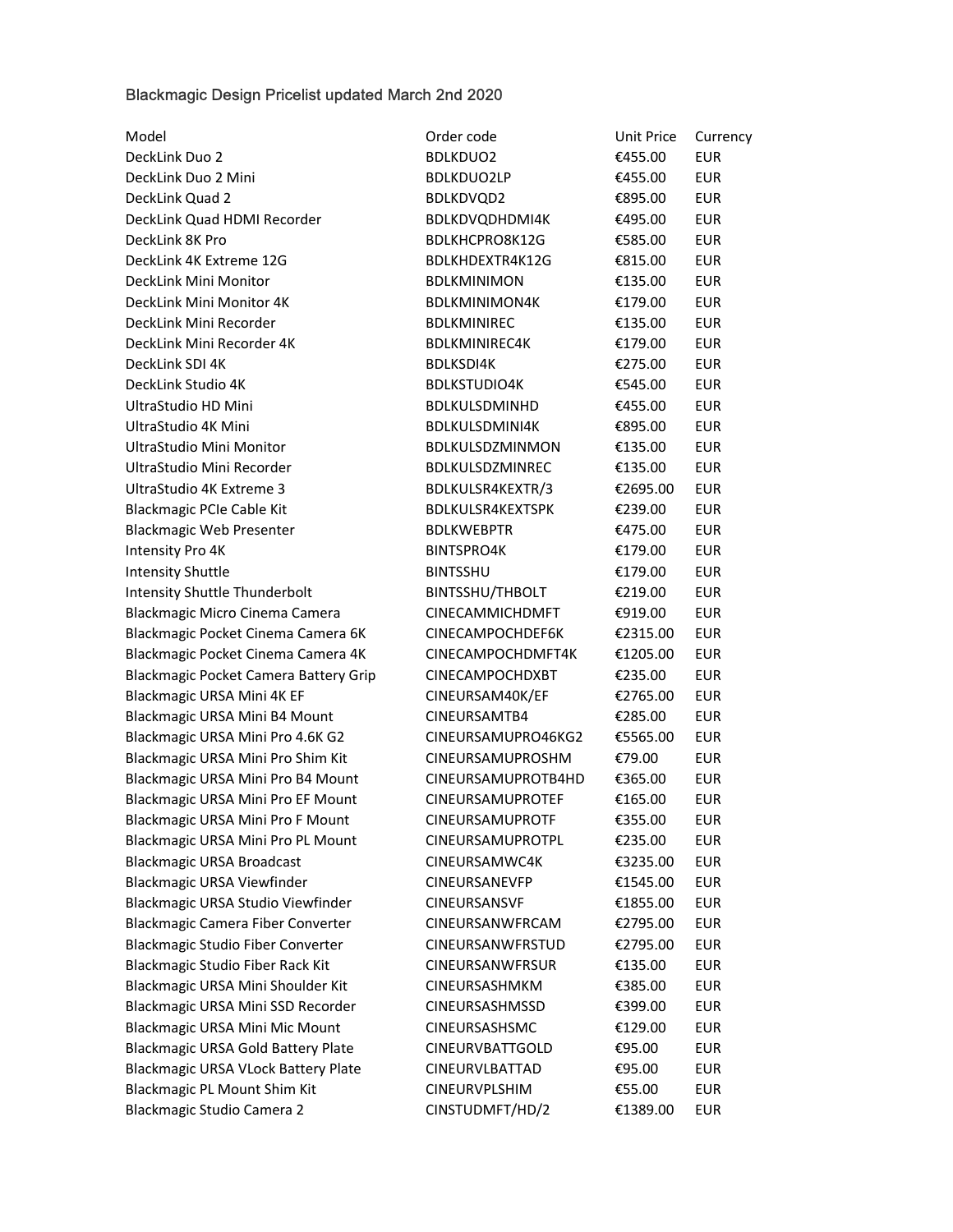Blackmagic Studio Camera 4K 2 CINSTUDE Blackmagic Micro Studio Camera 4K CINSTUDE Blackmagic 3G-SDI Shield for Arduino C Micro Converter BiDirect SDI/HDMI 6 Micro Converter BiDirect SDI/HDMI wPSU C Micro Converter HDMI to SDI 63.000 CONVERTED 63.00 EURRAHIM CONVERTED 63.00 EURRAHIM CONVERTED 63.00 EURRAHIM C Micro Converter HDMI to SDI wPSU 65.00 Micro Converter SDI to HDMI 64.000 CONVERTS Micro Converter SDI to HDMI wPSU <a> Mini Converter - Analog to SDI 2 CONVERTED CONVERTED CONVERTIBLE Mini Converter - SDI to Analog CONVERTED CONVERTED CONVERTED CONVERTIBLE Mini Converter - SDI to Analog 4K GONVERTED Mini Converter - HDMI to SDI 6G Mini Converter - SDI to HDMI 6G Mini Converter - Quad SDI to HDMI 4K 2 Mini Converter - Audio to SDI 2 CONVERTED CONVERTED CONVERTIBLE Mini Converter - Audio to SDI 4K GON Mini Converter - SDI to Audio **EURE 6189.00** C Mini Converter - SDI to Audio 4K GONVERTED Mini Converter - Optical Fiber 12G 614.00 Mini Converter - SDI Distribution 618.000 Mini Converter - SDI Distribution 4K GONVERTED Mini Converter - SDI Multiplex 4K <sup>(175</sup>) Mini Converter - Sync Generator **CONVERTS** Mini Converter - UpDownCross HD 61 Teranex Mini - SDI to HDMI 8K HDR Teranex Mini - SDI to HDMI 12G Teranex Mini - HDMI to SDI 12G Teranex Mini - SDI to Analog 12G CONVICT Teranex Mini - Analog to SDI 12G Teranex Mini - SDI to Audio 12G Teranex Mini - Audio to SDI 12G Teranex Mini - Quad SDI to 12G-SDI 647 Teranex Mini - 12G-SDI to Quad SDI Teranex Mini - SDI Distribution 12G Teranex Mini - Optical to HDMI 12G Teranex Mini - HDMI to Optical 12G Teranex Mini - IP Video 12G Teranex Mini - Rack Shelf **CONVINTRM** Teranex Mini - Smart Panel CONVINTRIM EUROPE OpenGear Converter - Analog to SDI CONVORTED OpenGear Converter - SDI to Analog CONVORTED OpenGear Converter - HDMI to SDI 6776.000 OpenGear Converter - SDI to HDMI 647 OpenGear Converter - Audio to SDI CONVORTED OpenGear Converter - SDI to Audio 6475.00 OpenGear Converter - Optical Fiber 6476.00 OpenGear Converter - SDI Distribution ( OpenGear Converter - Sync Generator **CONVOL** OpenGear Converter - UpDownCross CONVOPENGUDC €475.00 EUR

| €1585.00 | <b>EUR</b>                                                                                                                                                                                                                                                                                                                                                                                                                   |
|----------|------------------------------------------------------------------------------------------------------------------------------------------------------------------------------------------------------------------------------------------------------------------------------------------------------------------------------------------------------------------------------------------------------------------------------|
| €1205.00 | <b>EUR</b>                                                                                                                                                                                                                                                                                                                                                                                                                   |
| €89.00   | <b>EUR</b>                                                                                                                                                                                                                                                                                                                                                                                                                   |
| €65.00   | <b>EUR</b>                                                                                                                                                                                                                                                                                                                                                                                                                   |
| €75.00   | <b>EUR</b>                                                                                                                                                                                                                                                                                                                                                                                                                   |
| €39.00   | <b>EUR</b>                                                                                                                                                                                                                                                                                                                                                                                                                   |
|          | <b>EUR</b>                                                                                                                                                                                                                                                                                                                                                                                                                   |
| €45.00   | <b>EUR</b>                                                                                                                                                                                                                                                                                                                                                                                                                   |
| €59.00   | <b>EUR</b>                                                                                                                                                                                                                                                                                                                                                                                                                   |
| €189.00  | <b>EUR</b>                                                                                                                                                                                                                                                                                                                                                                                                                   |
| €189.00  | <b>EUR</b>                                                                                                                                                                                                                                                                                                                                                                                                                   |
| €289.00  | <b>EUR</b>                                                                                                                                                                                                                                                                                                                                                                                                                   |
|          | <b>EUR</b>                                                                                                                                                                                                                                                                                                                                                                                                                   |
|          | <b>EUR</b>                                                                                                                                                                                                                                                                                                                                                                                                                   |
|          | <b>EUR</b>                                                                                                                                                                                                                                                                                                                                                                                                                   |
|          | <b>EUR</b>                                                                                                                                                                                                                                                                                                                                                                                                                   |
|          | <b>EUR</b>                                                                                                                                                                                                                                                                                                                                                                                                                   |
|          | <b>EUR</b>                                                                                                                                                                                                                                                                                                                                                                                                                   |
|          | <b>EUR</b>                                                                                                                                                                                                                                                                                                                                                                                                                   |
|          | <b>EUR</b>                                                                                                                                                                                                                                                                                                                                                                                                                   |
|          | <b>EUR</b>                                                                                                                                                                                                                                                                                                                                                                                                                   |
|          | <b>EUR</b>                                                                                                                                                                                                                                                                                                                                                                                                                   |
|          | <b>EUR</b>                                                                                                                                                                                                                                                                                                                                                                                                                   |
|          | <b>EUR</b>                                                                                                                                                                                                                                                                                                                                                                                                                   |
|          | <b>EUR</b>                                                                                                                                                                                                                                                                                                                                                                                                                   |
|          | <b>EUR</b>                                                                                                                                                                                                                                                                                                                                                                                                                   |
|          | <b>EUR</b>                                                                                                                                                                                                                                                                                                                                                                                                                   |
|          | <b>EUR</b>                                                                                                                                                                                                                                                                                                                                                                                                                   |
|          | <b>EUR</b>                                                                                                                                                                                                                                                                                                                                                                                                                   |
|          | <b>EUR</b>                                                                                                                                                                                                                                                                                                                                                                                                                   |
|          | <b>EUR</b>                                                                                                                                                                                                                                                                                                                                                                                                                   |
|          | <b>EUR</b>                                                                                                                                                                                                                                                                                                                                                                                                                   |
|          | <b>EUR</b>                                                                                                                                                                                                                                                                                                                                                                                                                   |
|          | <b>EUR</b>                                                                                                                                                                                                                                                                                                                                                                                                                   |
|          | <b>EUR</b>                                                                                                                                                                                                                                                                                                                                                                                                                   |
|          | <b>EUR</b>                                                                                                                                                                                                                                                                                                                                                                                                                   |
|          | <b>EUR</b>                                                                                                                                                                                                                                                                                                                                                                                                                   |
|          | <b>EUR</b>                                                                                                                                                                                                                                                                                                                                                                                                                   |
|          | <b>EUR</b>                                                                                                                                                                                                                                                                                                                                                                                                                   |
|          | <b>EUR</b>                                                                                                                                                                                                                                                                                                                                                                                                                   |
|          | <b>EUR</b>                                                                                                                                                                                                                                                                                                                                                                                                                   |
|          | <b>EUR</b>                                                                                                                                                                                                                                                                                                                                                                                                                   |
|          | <b>EUR</b>                                                                                                                                                                                                                                                                                                                                                                                                                   |
|          | <b>EUR</b>                                                                                                                                                                                                                                                                                                                                                                                                                   |
|          |                                                                                                                                                                                                                                                                                                                                                                                                                              |
|          | EUR<br><b>EUR</b>                                                                                                                                                                                                                                                                                                                                                                                                            |
|          | <b>EUR</b>                                                                                                                                                                                                                                                                                                                                                                                                                   |
|          | <b>EUR</b>                                                                                                                                                                                                                                                                                                                                                                                                                   |
|          | <b>EUR</b>                                                                                                                                                                                                                                                                                                                                                                                                                   |
| FATE OO  | EL ID.                                                                                                                                                                                                                                                                                                                                                                                                                       |
|          | €55.00<br>€145.00<br>€179.00<br>€475.00<br>€189.00<br>€289.00<br>€189.00<br>€289.00<br>€149.00<br>€189.00<br>€289.00<br>€475.00<br>€185.00<br>€149.00<br>€1219.00<br>€475.00<br>€475.00<br>€475.00<br>€475.00<br>€475.00<br>€475.00<br>€475.00<br>€475.00<br>€475.00<br>€475.00<br>€475.00<br>€475.00<br>€85.00<br>€85.00<br>€475.00<br>€475.00<br>€475.00<br>€475.00<br>€475.00<br>€475.00<br>€475.00<br>€475.00<br>€465.00 |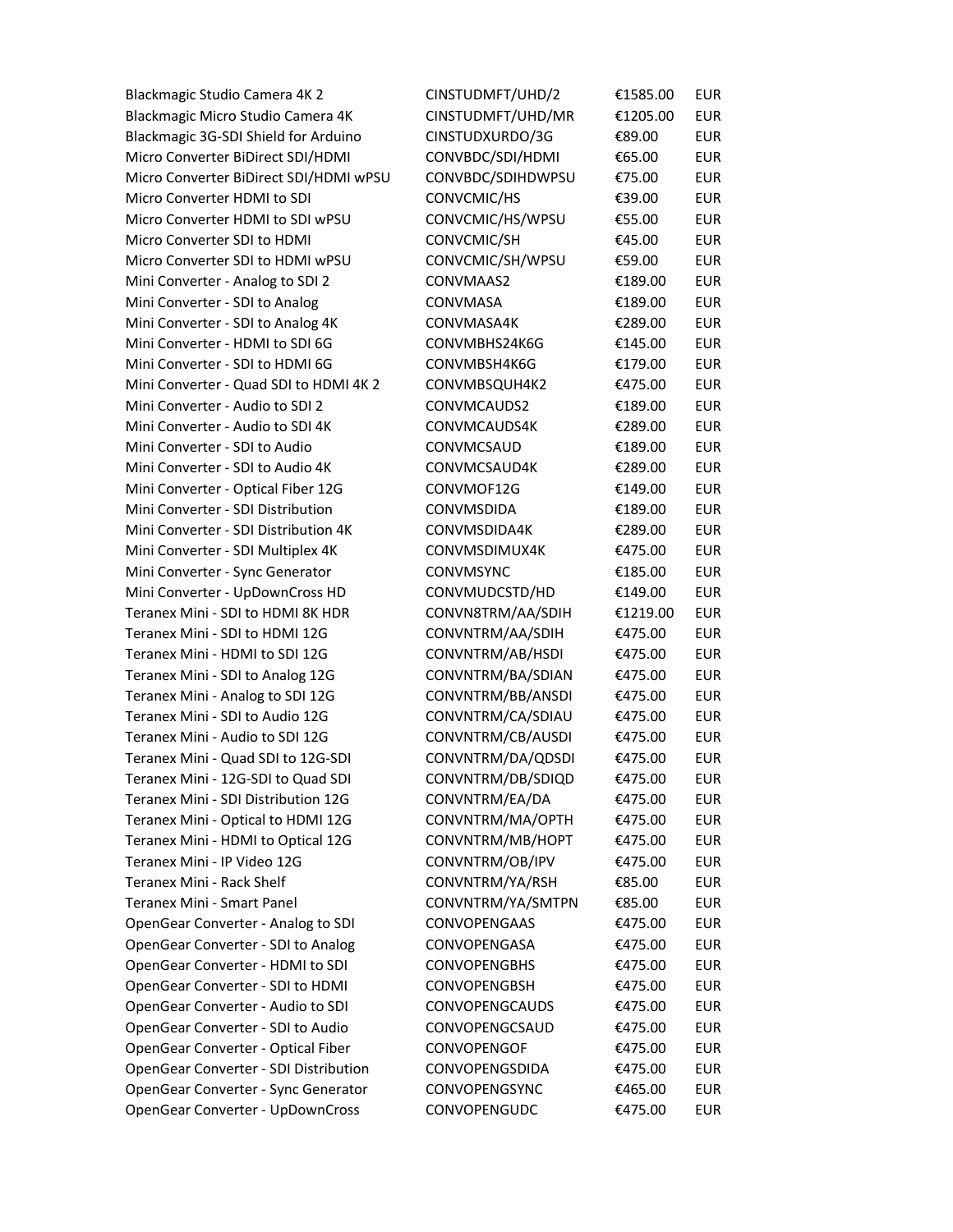Blackmagic MultiDock 10G **Europe EUROCK** DaVinci Resolve Micro Panel **DV** DaVinci Resolve Mini Panel **DI** DaVinci Resolve Editor Keyboard **D** DaVinci Resolve Studio entrance de DV DaVinci Resolve Studio Dongle **Europe EU** Fusion Studio and DV/STUFUS EUR DV Blackmagic Audio Monitor 12G **H** Blackmagic MultiView 4 HD **H** Blackmagic MultiView 4 **H** Blackmagic MultiView 16 **H** SmartView 4K 2 HD-SMTV4K12 SmartView Duo 2 **H** SmartScope Duo 4K 2 **HDL-SMTWSCOPEDUO4K2** Blackmagic Video Assist 5 12G HDR FT Blackmagic Video Assist 7 12G HDR H Blackmagic Video Assist FH Blackmagic Video Assist 4K **External AVIDAS** Video Assist Mini XLR Cables H HyperDeck Extreme 8K HDR **EXABLE EXECUTE:** H HyperDeck Extreme Control FI HyperDeck Studio 12G **BILG EXAMPLE ENGINEERS** ENGINEERS HyperDeck Studio Pro 2 Fig. 2 EUR HyperDeck Studio 2 HyperDeck Studio 2 HyperDeck Studio Mini File Research Blackmagic Duplicator 4K H ATEM Mini SWATEM Mini SWATEM 6 ATEM Production Studio 4K 6160 EUR ATEM 1 M/E Production Studio 4K 633 ATEM 2 M/E Production Studio 4K 637 ATEM 4 M/E Broadcast Studio 4K 63 ATEM Constellation 8K 69359.00 EUR ATEM Television Studio HD 692.00 ATEM Television Studio Pro 4K 62795.00 ATEM Television Studio Pro HD 615 ATEM 2 M/E Broadcast Panel 613 ATEM 1 M/E Advanced Panel 61 ATEM Camera Control Panel 61 ATEM Camera Converter SWRCONG EURRAL ATEM Studio Converter 2 61865.00 ATEM Talkback Converter 4K 633 GPI and Tally Interface SWTALGPI8 6475.00 EUR Teranex Express TERANEXEXPTE Teranex AV TERANEXEXPAV Ultimatte 12 and 12 EUR MK EUR MK Ultimatte Smart Remote 4 **bitter ULTMS** Videohub Master Control Pro **Europe EUR** Videohub Smart Control Pro **Europe EUR** Smart Videohub 12x12 **V** Smart Videohub 20x20 VHUBSMART6G2020 €1865.00

| ISKMDOCK4/U10G      | €545.00   | <b>EUR</b> |
|---------------------|-----------|------------|
| V/RES/BBPNLMIC      | €915.00   | <b>EUR</b> |
| V/RES/BBPNLMINI     | €2755.00  | <b>EUR</b> |
| V/RES/BBPNLMLEKB    | €895.00   | <b>EUR</b> |
| V/RESSTUD           | €269.00   | <b>EUR</b> |
| V/RESSTUD/DONGLE    | €269.00   | <b>EUR</b> |
| V/STUFUS            | €269.00   | <b>EUR</b> |
| IDL-AUDMON1RU12G    | €1109.00  | <b>EUR</b> |
| IDL-MULTIP3G/04HD   | €179.00   | <b>EUR</b> |
| IDL-MULTIP6G/04     | €475.00   | <b>EUR</b> |
| IDL-MULTIP6G/16     | €1409.00  | <b>EUR</b> |
| IDL-SMTV4K12G2      | €895.00   | <b>EUR</b> |
| IDL-SMTVDUO2        | €455.00   | <b>EUR</b> |
| IDL-SMTWSCOPEDUO4K2 | €725.00   | <b>EUR</b> |
| IYPERD/AVIDA12/5HDR | €725.00   | <b>EUR</b> |
| IYPERD/AVIDA12/7HDR | €895.00   | <b>EUR</b> |
| IYPERD/AVIDAS5HD    | €455.00   | <b>EUR</b> |
| IYPERD/AVIDAS74K    | €815.00   | <b>EUR</b> |
| IYPERD/AXLRMINI2    | €29.00    | <b>EUR</b> |
| IYPERD/RSTEX8KHDR   | €4889.00  | <b>EUR</b> |
| IYPERD/RSTEXCTR     | €1279.00  | <b>EUR</b> |
| IYPERD/ST/12G       | €1475.00  | <b>EUR</b> |
| IYPERD/ST/PRO2      | €1955.00  | <b>EUR</b> |
| IYPERD/ST2          | €975.00   | <b>EUR</b> |
| IYPERD/STM          | €695.00   | <b>EUR</b> |
| IYPERD/VDUP25/12G   | €1955.00  | <b>EUR</b> |
| WATEMMINI           | €289.00   | <b>EUR</b> |
| WATEMPSW04K         | €1605.00  | <b>EUR</b> |
| WATEMPSW1ME4K       | €2339.00  | <b>EUR</b> |
| WATEMPSW2ME4K       | €3729.00  | <b>EUR</b> |
| WATEMRRW4ME4K       | €5629.00  | <b>EUR</b> |
| WATEMSCN4/1ME4/8K   | €9359.00  | <b>EUR</b> |
| WATEMTVSTU/HD       | €929.00   | <b>EUR</b> |
| WATEMTVSTU/PRO4K    | €2795.00  | <b>EUR</b> |
| WATEMTVSTU/PROHD    | €2155.00  | <b>EUR</b> |
| <b>WPANEL2ME</b>    | €13815.00 | <b>EUR</b> |
| WPANELADV1ME        | €2755.00  | <b>EUR</b> |
| WPANELCCU4          | €2755.00  | <b>EUR</b> |
| WRCONV              | €569.00   | <b>EUR</b> |
| <b>WRCONVRCK2</b>   | €1865.00  | <b>EUR</b> |
| WRCONVRCKT4K8       | €2339.00  | <b>EUR</b> |
| <b>WTALGPI8</b>     | €475.00   | <b>EUR</b> |
| ERANEXEXP12GDL      | €1325.00  | <b>EUR</b> |
| ERANEXEXPAV12GQL    | €1605.00  | <b>EUR</b> |
| JLTMKEY12           | €9359.00  | <b>EUR</b> |
| JLTMSMTREM4         | €3545.00  | <b>EUR</b> |
| HUB/WMSTRCRL/PRO    | €659.00   | <b>EUR</b> |
| HUB/WSC/PRO         | €659.00   | <b>EUR</b> |
| HUBSMART6G1212      | €1325.00  | <b>EUR</b> |
| HURSMART6G2020      | £1865.00  | <b>FUR</b> |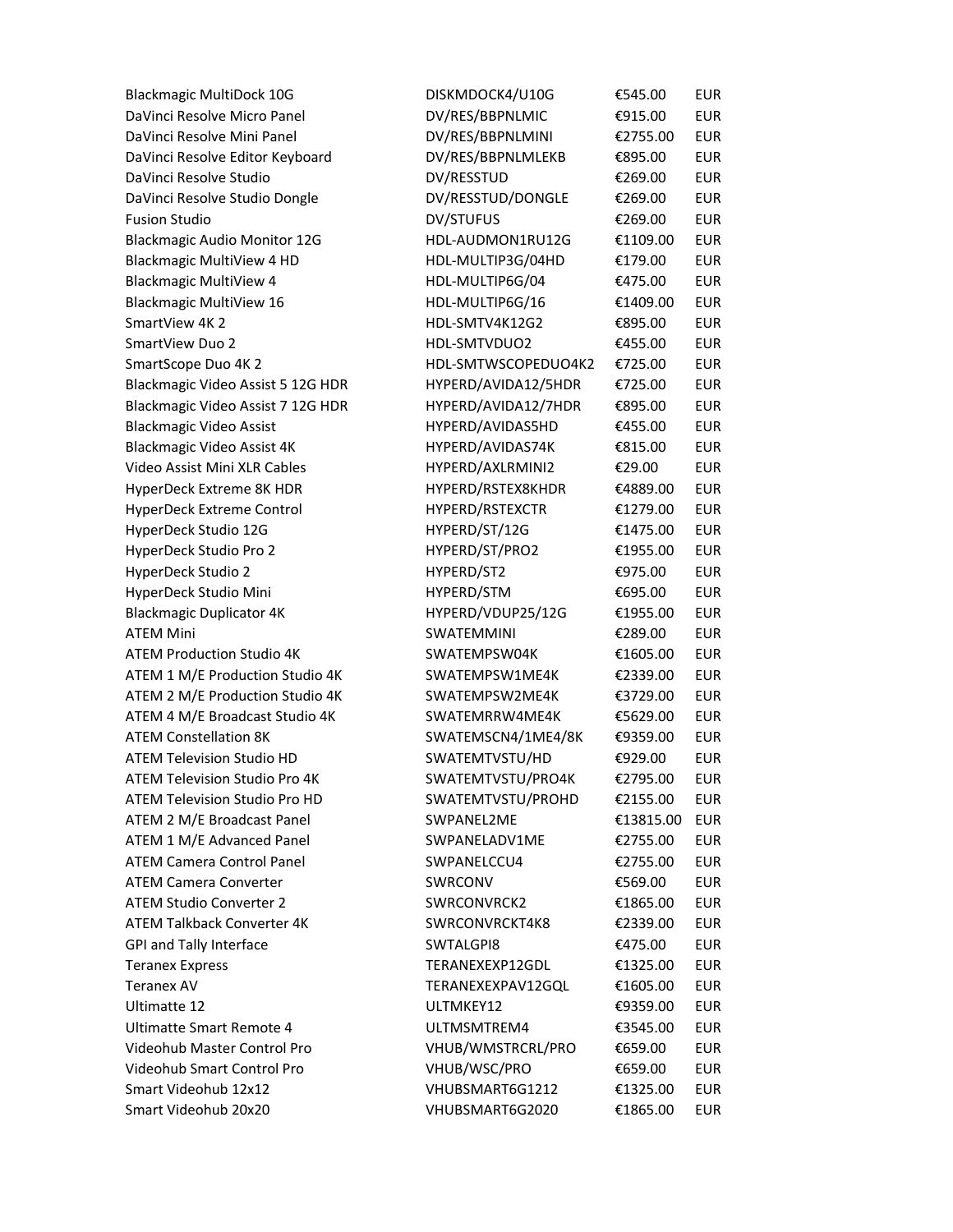Smart Videohub 40x40 Smart Videohub 12G 40x40 Smart Videohub CleanSwitch 12x12 Universal Videohub 288 Universal Videohub 288 Crosspoint Universal Videohub 72 Universal Videohub 72 Crosspoint Universal Videohub Optical Interface Universal Videohub SDI Interface Universal Videohub Deck Control Cable Universal Videohub 450W Power Card Universal Videohub Power Supply H264 Pro Recorder Adapter - 10G Ethernet Optical Module Adapter - 12G BD SFP Optical Module Adapter - 3G BD SFP Optical Module Adapter - 6G BD SFP Optical Module Battery - LPE6 Battery - NP-F570 DeckLink 4K Extreme 12G - HDMI 2.0 DeckLink 4K Extreme 12G - Quad SDI Camera - Lens Cap B4 Camera - Lens Cap EF Camera - Lens Cap F Camera - Lens Cap MFT Camera - Lens Cap PL Camera Studio - Sunshade Camera URSA Mini - Extension Arm Camera URSA Mini - HandStrap Blackmagic Lens Cap 58mm Blackmagic Lens Cap 77mm Blackmagic Lens Cap 82mm Camera URSA Mini - Shoulder Kit Bolts Camera URSA Mini - Wing Nut Spares Camera URSA Mini - Top Handle Camera URSA Mini Pro - Mnt Screws B4 Camera URSA Mini Pro - Mnt Screws EF Camera URSA Mini Pro - Mnt Screws PL Camera URSA - Handgrip Camera URSA EVF - Viewfinder Eyecup Camera URSA EVF - Tensioning Screws Camera URSA EVF - 1/4 Thumbscrew Camera URSA SVF - Sunhood Camera URSA SVF - VLock Plate Cable - 4 Lane PCI Express 2 Meter Cable - ATEM Switcher Audio Cable - DeckLink HD Extreme 3 Cable - DeckLink Micro Recorder HDMI Cable - DeckLink Micro Recorder SDI Cable - UltraStudio/DeckLink Studio CABLE-BDLKULS €135.00 EUR

| VHUBSMART6G4040         | €2795.00 | <b>EUR</b>  |
|-------------------------|----------|-------------|
| VHUBSMARTE12G4040       | €4665.00 | <b>EUR</b>  |
| VHUBSMTCS6G1212         | €1409.00 | <b>EUR</b>  |
| VHUBUV/288CH            | €9359.00 | <b>EUR</b>  |
| VHUBUV/288XP            | €8125.00 | <b>EUR</b>  |
| VHUBUV/72CH             | €2795.00 | <b>EUR</b>  |
| VHUBUV/72XP             | €2695.00 | <b>EUR</b>  |
| VHUBUV/IF/OPT           | €895.00  | <b>EUR</b>  |
| VHUBUV/IF/SDI           | €365.00  | <b>EUR</b>  |
| VHUBUV/IFC/REMCAB       | €69.00   | <b>EUR</b>  |
| VHUBUV/POWIF450         | €369.00  | <b>EUR</b>  |
| VHUBUV/POWSUP800        | €2719.00 | <b>EUR</b>  |
| <b>VIDPROREC</b>        | €455.00  | <b>EUR</b>  |
| ADPT-10GBI/OPT          | €125.00  | <b>EUR</b>  |
| ADPT-12GBI/OPT          | €285.00  | <b>EUR</b>  |
| ADPT-3GBI/OPT           | €65.00   | <b>EUR</b>  |
| ADPT-6GBI/OPT           | €135.00  | <b>EUR</b>  |
| BATT-LPE6M/CAM          | €35.00   | <b>EUR</b>  |
| BATT-NPF570/CAM         | €39.00   | <b>EUR</b>  |
| BDLKHDEXTR4KHDMI2       | €89.00   | <b>EUR</b>  |
| BDLKHDEXTR4KQUAD        | €69.00   | <b>EUR</b>  |
| BMCASS/LENSCAPB4        | €15.00   | <b>EUR</b>  |
| <b>BMCASS/LENSCAPEF</b> | €15.00   | <b>EUR</b>  |
| <b>BMCASS/LENSCAPF</b>  | €15.00   | <b>EUR</b>  |
| BMCASS/LENSCAPMFT       | €15.00   | <b>EUR</b>  |
| BMCASS/LENSCAPPL        | €15.00   | <b>EUR</b>  |
| <b>BMCSTUD/SHADE</b>    | €59.00   | <b>EUR</b>  |
| <b>BMUMCA/EXTARM</b>    | €119.00  | <b>EUR</b>  |
| BMUMCA/HDSTRAP          | €39.00   | <b>EUR</b>  |
| BMUMCA/LENSCAP58        | €15.00   | <b>EUR</b>  |
| BMUMCA/LENSCAP77        | €15.00   | <b>EUR</b>  |
| BMUMCA/LENSCAP82        | €15.00   | <b>EUR</b>  |
| <b>BMUMCA/SKBOLTS</b>   | €25.00   | <b>EUR</b>  |
| BMUMCA/SKWNUT           | €95.00   | <b>FUR</b>  |
| BMUMCA/TOPHAND          | €85.00   | <b>EUR</b>  |
| BMUMCAPRO/MSCRB4        | €9.00    | EUR         |
| <b>BMUMCAPRO/MSCREF</b> | €9.00    | EUR         |
| <b>BMUMCAPRO/MSCRPL</b> | €19.00   | EUR         |
| <b>BMURSACA/HGRIP</b>   | €185.00  | EUR         |
| <b>BMURSAEVF/EYECUP</b> | €29.00   | <b>EUR</b>  |
| <b>BMURSAEVF/TENSCR</b> | €19.00   | <b>EUR</b>  |
| BMURSAEVF/TSCW14        | €19.00   | EUR         |
| BMURSASVF/HOOD          | €125.00  | EUR         |
| <b>BMURSASVF/VLOCK</b>  | €55.00   | <b>EUR</b>  |
| CABLE-4LANEPCIE2M       | €125.00  | EUR         |
| CABLE-ATEMAUDIO         | €79.00   | EUR         |
| CABLE-BDLKHDEXT3        | €115.00  | EUR         |
| CABLE-BDLKMIR/HDMI      | €15.00   | <b>EUR</b>  |
| CABLE-BDLKMIR/SDI       | €15.00   | <b>EUR</b>  |
| $CADIF$ $DDIVIIIC$      | 12500    | <b>CLID</b> |